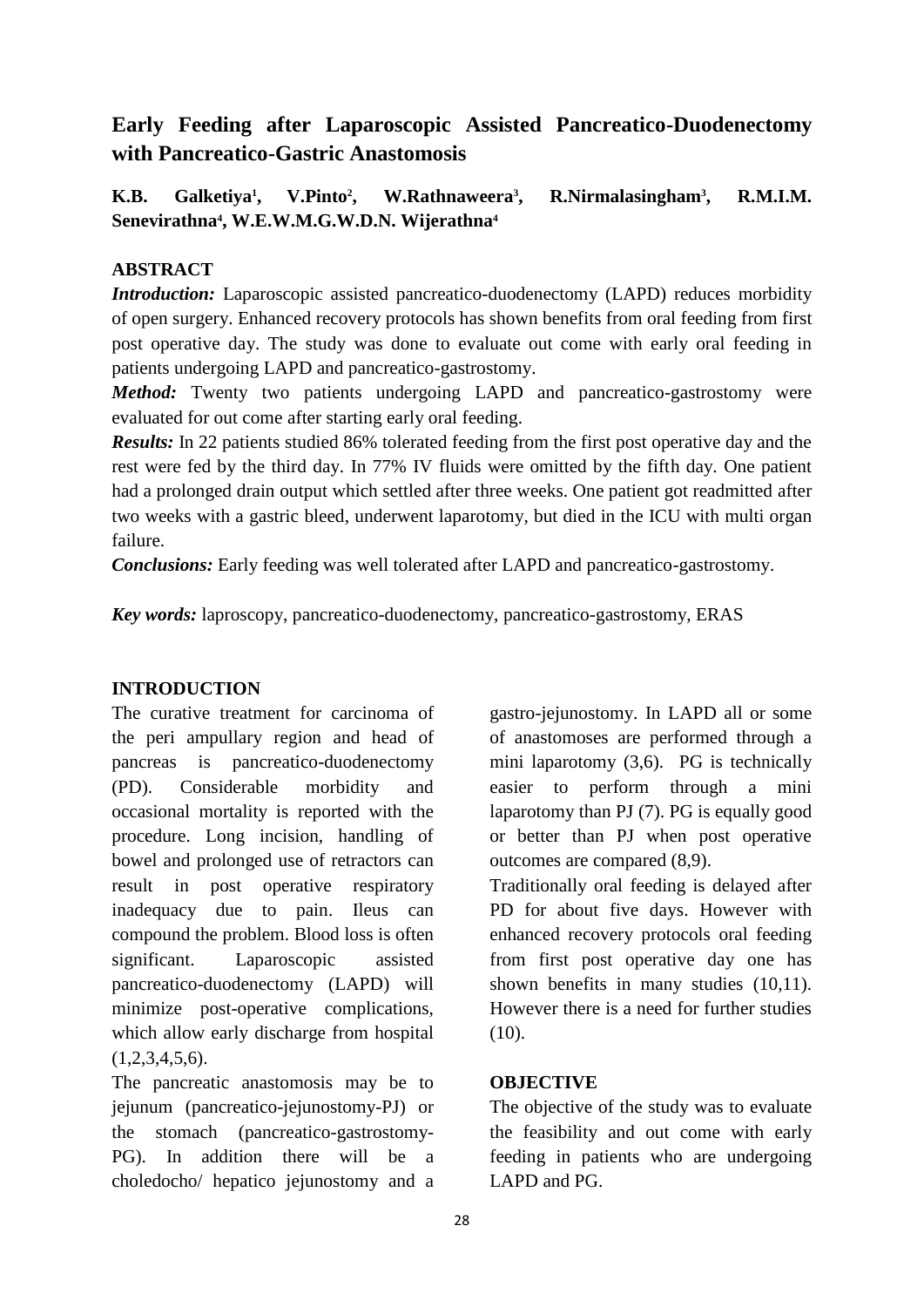**Galketiya, K. B., Pinto, V., Rathnaweera, W., Nirmalasingham, R., Senevirathna, R. M. I. M., Wijerathna, W. E. W. M. G. W. D. N.,**  Early feeding after laparoscopic assisted pancreatico-duodenectomy with pancreatico-gastric anastomosis. *Sri Lanka Anatomy Journal (SLAJ), 1(2): 28-30, 2017.*

#### **METHOD**

A retrospective analysis of twenty two patients who underwent LAPD at the Professorial Surgical Unit Teaching Hospital Peradeniaya from February 2014 to April 2017 was done. The resection was completed laparoscopically. in three patients hepatico-jejunostomy was performed laparoscopically and pancreatico-gastrostomy and gastrojejunostomy performed with mid line mini-laparotomy. In others, all three anastomosis were done by mini laperotomy. Oral liquids at 30ml/hour, was introduced from first day after abdominal examination. If tolerated, fluids were increased by doubling the amount daily and IV fluids were omitted when free oral intake was established. Soft solids were introduced on the third day for the patients tolerating oral liquids well. Solids were commenced by the sixth day for suitable patients. The volume of drainage from drains was measured daily. Abdominal drains were removed when drainage settled.

#### **RESULTS**

A total of 22 patients were operated, 12 being females. Age ranged from 36 to 74. There were 12 periampullary, 1 duodenal, 4 pancreatic head, 1 uncinate process and 4 distal CBD carcinomas. In nineteen (86%) feeding was established from next day, in two (9%) from  $2<sup>nd</sup>$  and in one (5%) from  $3<sup>rd</sup>$  day. In 17 (77%) IV fluids were gradually tailed off over 5days and in other 5 (23%) by the seventh day. None were started on total parenteral nutrition. In 19 cases drains were removed by the  $7<sup>th</sup>$  day. In two cases, by the  $9<sup>th</sup>$  and  $10<sup>th</sup>$  day. In one case, drainage persisted for 3weeks. Oral feeding didn't increase drainage volume in

any patient. One patient got readmitted with haematemesis after 2 weeks. Laparotomy revealed an unhealthy area with bleeding in the gastric fundus which was excised and sutured but the patient died in ICU after three days with multi organ failure. This brought a mortality of 4.5%

#### **DISCUSSION**

PD is associated with a considerable morbidity specially with regards to pancreatic fistulas. Many techniques of pancreatic anastomoses are described including a debate about PJ and PG as well as the technique of anastomosing (7,8,9). Traditionally oral feeding after PD is delayed due to multiple upper GI anastomoses. However Enhanced Recovery After Surgery (ERAS) protocols have shown that early oral feeding is well tolerated (10,11).

At Professorial Surgical Unit, Teaching Hospital Peradeniya, following LAPD PG is the preferred method of pancreatico anastomosis. In twenty two patients performed during a three year period were studied about the outcome with early oral feeding. Oral liquids were started from the first post operative day after evaluating the patient and gradually increased with careful monitoring. Majority, (19/22) tolerated oral liquids from post operative day one and rest by the third day. Non required TPN or restarting IV fluids. There was a readmission after two weeks who had no problems with early feeding and was on a normal diet on discharge.

### **CONCLUSION**

Early oral feeding was well tolerated after laparoscopic assisted pancreatico-